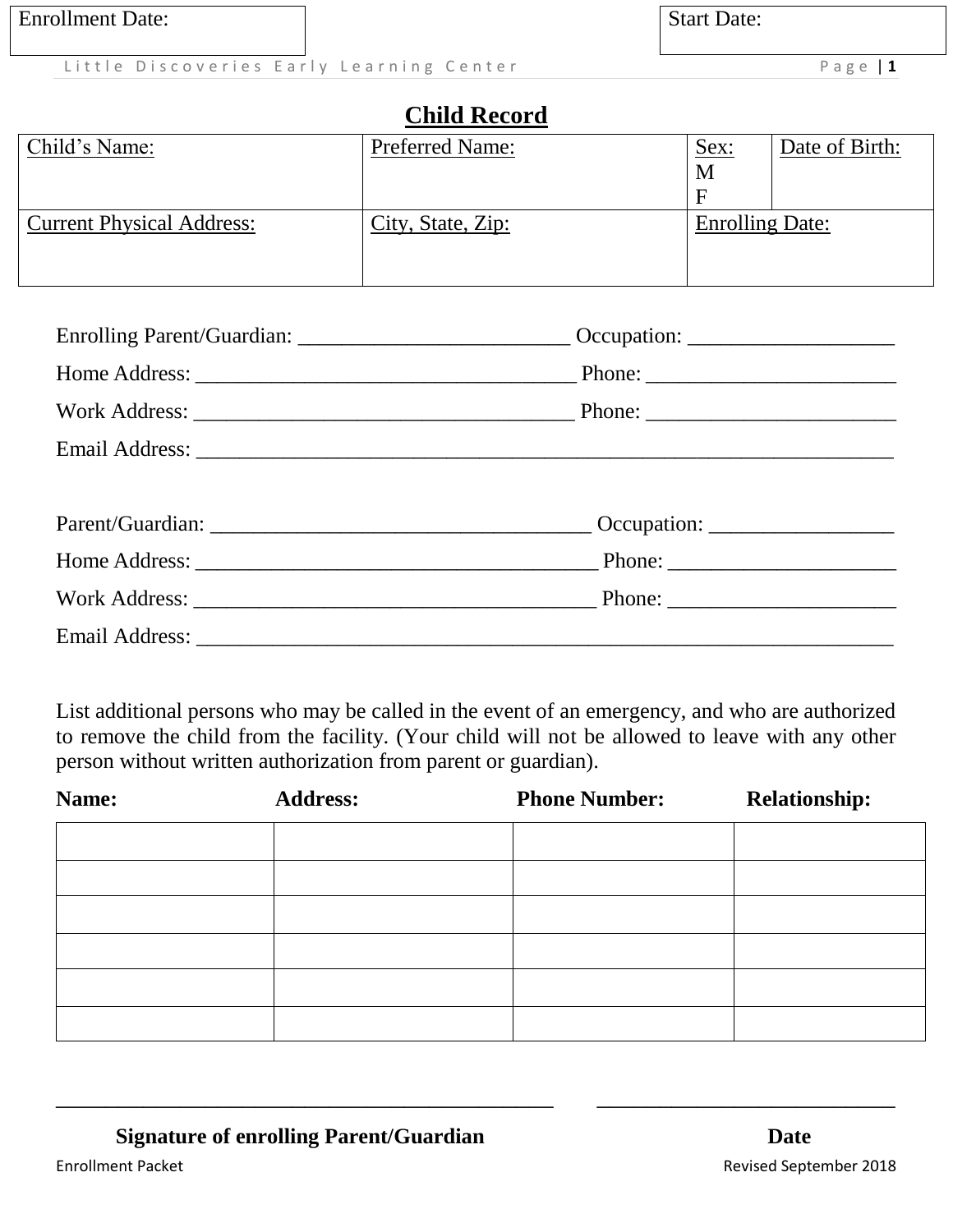#### **Consent for Medical Treatment**

Parent/Guardian agrees the provider may consult with the child's nurse or attending physician in regards to child's health as needed. In the event that we should have questions regarding the health of the enrolling child we may contact one, or more, of the following sources for information.

- Hospital of choice and phone number \_\_\_\_\_\_\_\_\_\_\_\_\_\_\_\_\_\_\_\_\_\_\_\_\_\_\_\_\_\_\_\_\_\_\_
- $\checkmark$  Local Health Entity

| Dr. Name: | <b>Address:</b> | <b>Telephone:</b> |
|-----------|-----------------|-------------------|
|           |                 |                   |

| In an emergency, $I_{1}$ | (Parent/Guardian), give my authorization to,                     |
|--------------------------|------------------------------------------------------------------|
|                          | (Provider's Name) and any local physician, dentist or hospital   |
|                          | to provide medical care and/or transport my child at my expense. |

| <b>Medical Plan:</b> | Policy #: | <b>Telephone:</b> |
|----------------------|-----------|-------------------|
|                      |           |                   |

Does your child require additional accommodations? Explain: \_\_\_\_\_\_\_\_\_\_\_\_\_\_\_\_\_\_\_\_\_

Are the problems serious enough to restrict our child's activities? Explain: \_\_\_\_\_\_\_\_\_\_\_\_\_\_\_\_\_\_\_\_\_\_\_\_\_\_\_\_\_\_\_\_\_

\_\_\_\_\_\_\_\_\_\_\_\_\_\_\_\_\_\_\_\_\_\_\_\_\_\_\_\_\_\_\_\_\_\_\_\_\_\_\_\_\_\_\_\_\_\_\_\_\_\_\_\_\_\_\_\_\_\_\_\_\_\_\_\_\_\_\_\_\_\_\_\_\_\_\_\_\_

\_\_\_\_\_\_\_\_\_\_\_\_\_\_\_\_\_\_\_\_\_\_\_\_\_\_\_\_\_\_\_\_\_\_\_\_\_\_\_\_\_\_\_\_\_\_\_\_\_\_\_\_\_\_\_\_\_\_\_\_\_\_\_\_\_\_\_\_\_\_\_\_\_\_\_\_\_

| Is your child currently taking prescribed medication? Yes ___________ No________ |      |  |
|----------------------------------------------------------------------------------|------|--|
|                                                                                  |      |  |
|                                                                                  |      |  |
|                                                                                  |      |  |
| <b>Signature of enrolling Parent/Guardian</b>                                    | Date |  |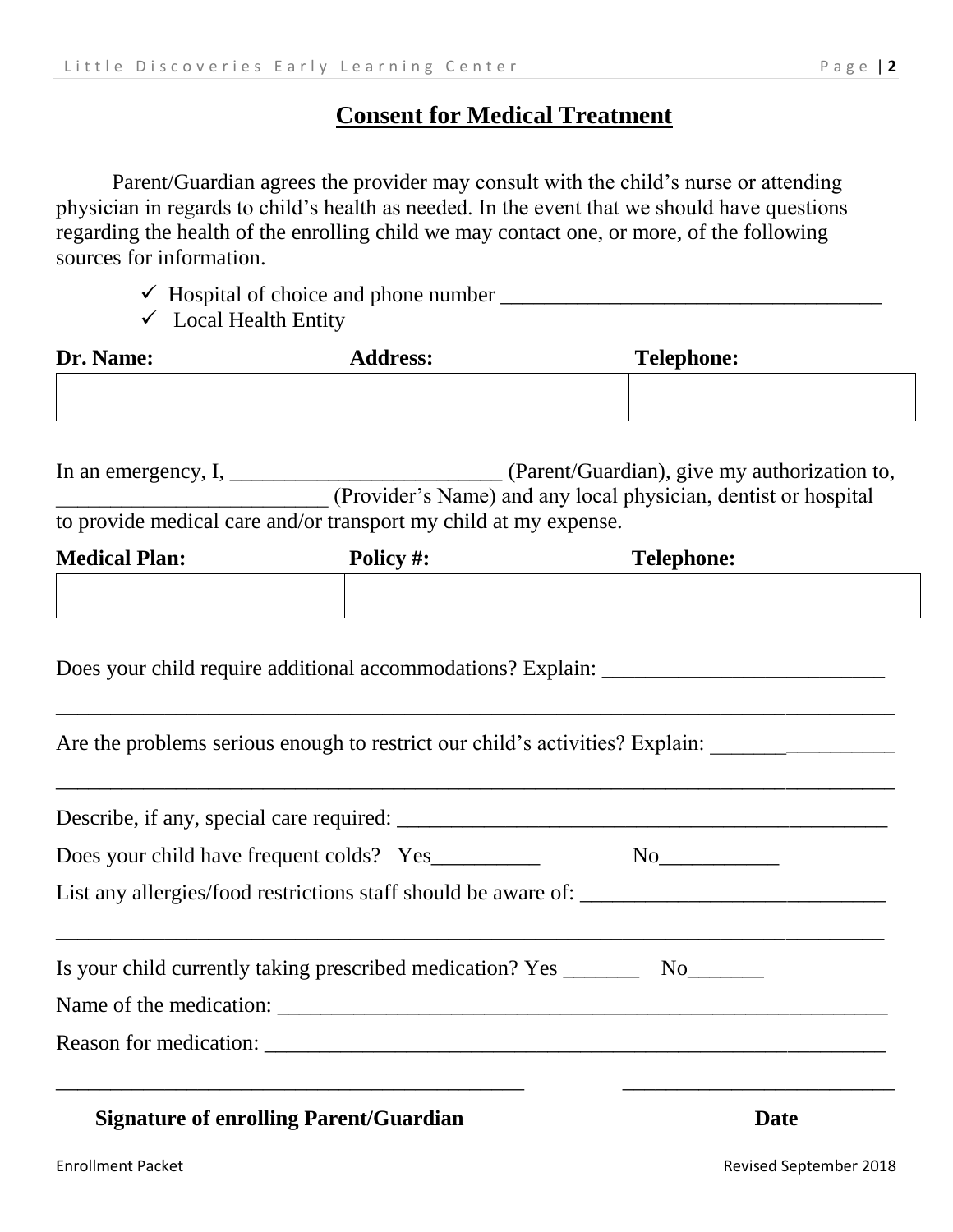#### **Permission to Release Information**

I understand that the time my child, \_\_\_\_\_\_\_\_\_\_\_\_\_\_\_\_\_, is in the facility that the director may be asked for information regarding my child.

- $\Box$  I hereby give permission to release information to official persons only, who identify themselves, such as schools, health care personnel, welfare or other governmental officials.
- $\Box$  I do not give permission to release information about my child as set forth in the aforementioned statement. I understand that Child Care Licensing has access to my child's record as the licensing agent and may view the record upon Child Care Licensing facility inspection.

#### **Signature of enrolling Parent/Guardian Date**

**\*\*\*\*\*\*\*\*\*\*\*\*\*\*\*\*\*\*\*\*\*\*\*\*\*\*\*\*\*\*\*\*\*\*\*\*\*\*\*\*\*\*\*\*\*\*\*\*\*\*\*\*\*\*\*\*\*\*\*\*\*\*\*\*\*\*\*\*\*\*\*\*\*\*\*\*\***

\_\_\_\_\_\_\_\_\_\_\_\_\_\_\_\_\_\_\_\_\_\_\_\_\_\_\_\_\_\_\_\_\_\_\_\_\_\_\_\_\_\_\_\_\_\_\_\_\_ \_\_\_\_\_\_\_\_\_\_\_\_\_\_\_\_\_\_\_\_\_\_

### **Transportation Form/ Field Trip Permit**

 $\Box$  I understand my child may take part in field trips and educational excursions, either by us, private car, or on foot. I further understand that my child will be chaperoned by a responsible adult at all times away from the facility.

Should any accident occur while my child is away from the facility on the aforementioned trip, I shall not hold the child's caretaker, members of the facility and its employees, nor any participating adult liable.

 $\Box$  I do not wish my child to take part in the aforementioned field trips or educational excursions.

(Provider's name) \_\_\_\_\_\_\_\_\_\_\_\_\_\_\_\_\_\_\_\_\_\_\_ may transport my child, \_\_\_\_\_\_\_\_\_\_\_\_\_\_\_\_\_\_, in the event of an emergency evacuation or disaster preparedness drill of the facility.

\_\_\_\_\_\_\_\_\_\_\_\_\_\_\_\_\_\_\_\_\_\_\_\_\_\_\_\_\_\_\_\_\_\_\_\_\_\_\_\_\_\_\_\_\_\_\_\_\_ \_\_\_\_\_\_\_\_\_\_\_\_\_\_\_\_\_\_\_\_\_\_\_\_\_

#### **Signature of enrolling Parent/Guardian Date**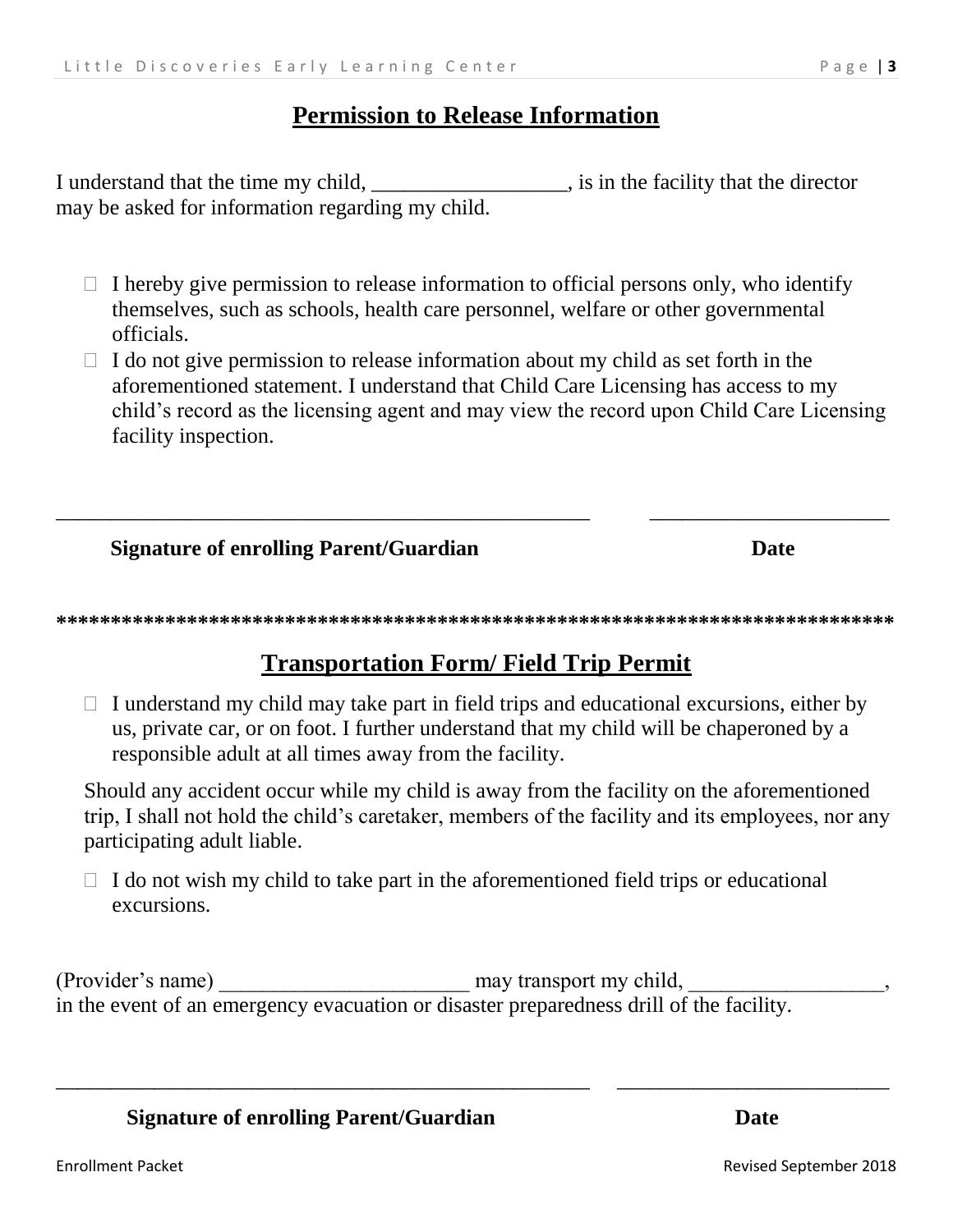### **Parent/Guardian Notification of NRS.178:**

I, \_\_\_\_\_\_\_\_\_\_\_\_\_\_\_\_\_\_\_\_\_\_\_\_\_\_\_\_\_\_\_\_, (Parent/Guardian) am aware that I have the right to request and review any complaints the facility has received within the last 12 months of my child's(ren's) enrollment.

\_\_\_\_\_\_\_\_\_\_\_\_\_\_\_\_\_\_\_\_\_\_\_\_\_\_\_\_\_\_\_\_\_\_\_\_\_\_\_\_\_\_\_\_\_\_\_\_ \_\_\_\_\_\_\_\_\_\_\_\_\_\_\_\_\_\_\_\_\_\_\_\_

**Signature of enrolling Parent/Guardian Date**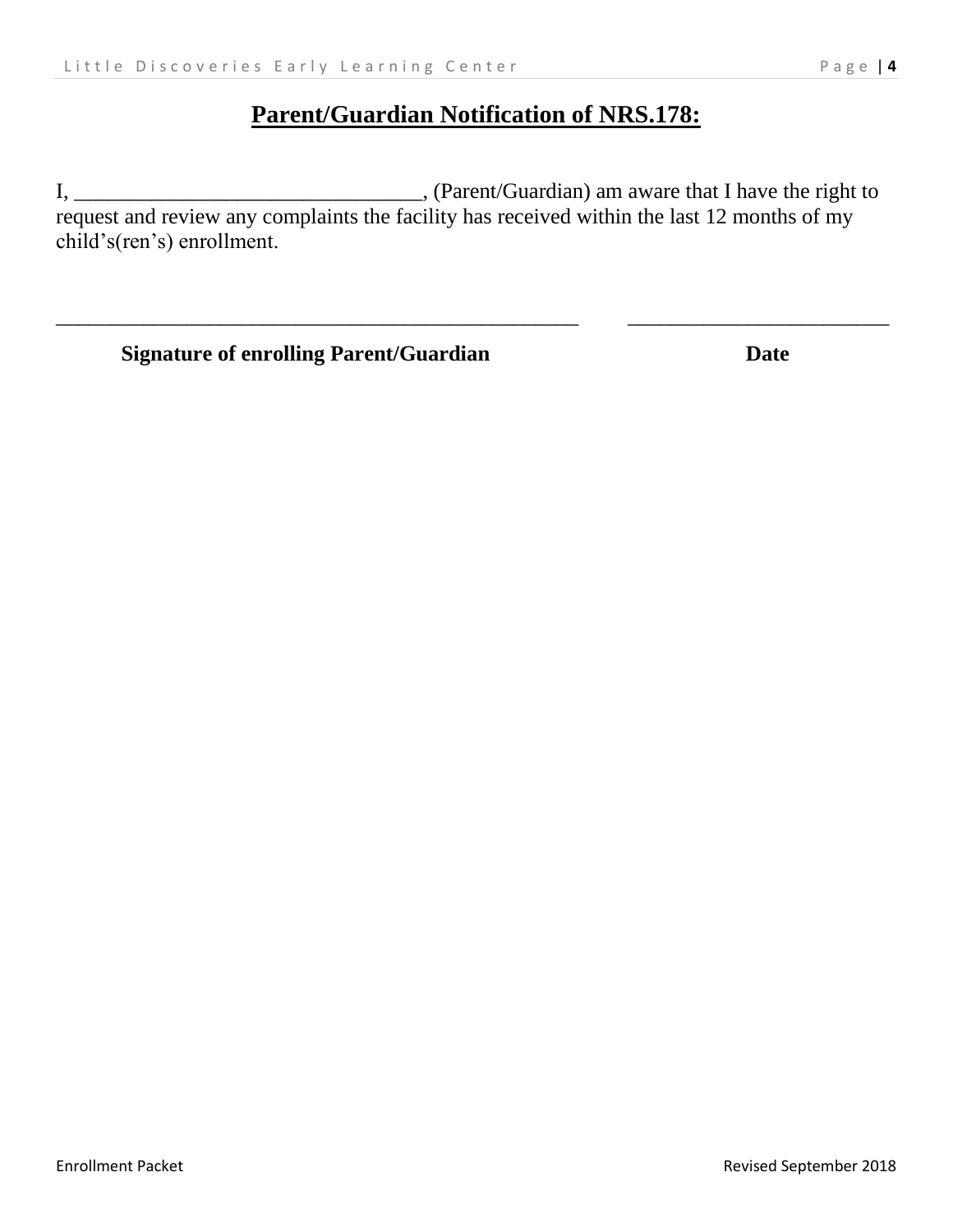#### **Permission to Photograph**

I give Little Discoveries Early Learning Center permission to photograph my child, , for center use only and may be used on www.littlediscoveriespreschool.com.

 $\Box$  Yes

 $\Box$  No

### **Signature of enrolling Parent/Guardian**

# **Disaster Plan**

I have reviewed a copy of the Disaster Plan online at www.littlediscoveriespreschool.com or received a hard copy per my request. I understand as the document is updated I will have the opportunity to review and understand the disaster plan procedures set in place by Little Discoveries Early Learning Center.

**Signature of enrolling Parent/Guardian** 

## **Policies and Procedures**

I have reviewed a copy of the policies and procedures online at www.littlediscoveriespreschool.com or received a hard copy per my request. I understand as the document is updated I will have the opportunity to review and agree with policies and procedures set in place by Little Discoveries Early Learning Center.

**Signature of enrolling Parent/Guardian** 

**Date** 

**Date** 

**Date**